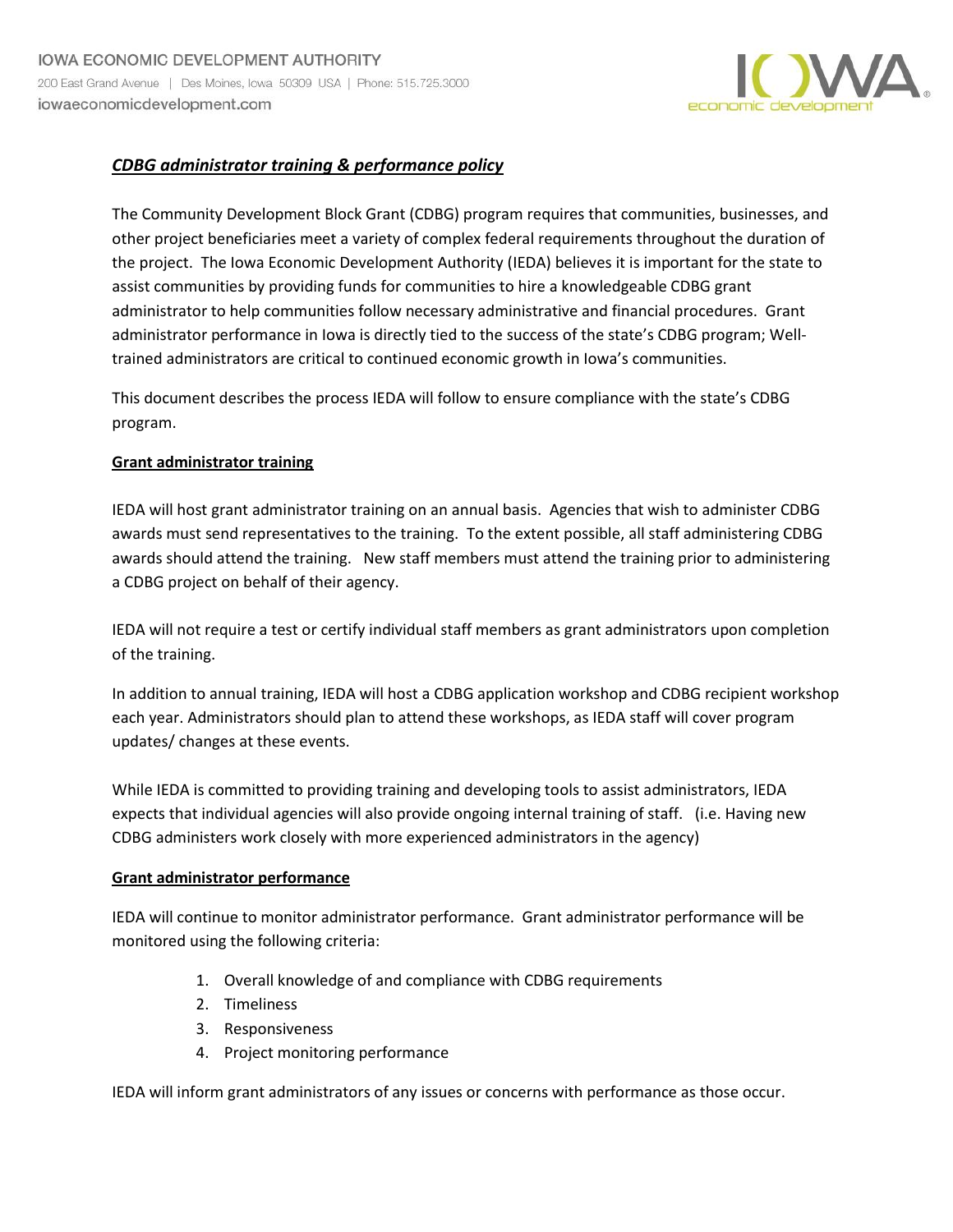IEDA staff will document issues or performance concerns through reports, emails, letters and other similar documentation.

At least annually, IEDA will review documentation on administrator performance.

#### **Grant administrators in good standing**

In order to administer CDBG awards on behalf of recipients, grant administrators must remain in good standing.Good standing means:

> 1. The administrator has completed and submitted the environmental review documents to IEDA within 6 months of the contract start date. Environmental review documents are complete upon submittal and are completed correctly.

2. The administrator has resolved all missing items or deficiencies identified in monitoring visits within 30 days of IEDA's final monitoring report.

3. The administrator is timely in responding to IEDA staff with information requests, project updates, and other materials requested by IEDA for the CDBG program.

4. The administrator has submitted draw requests at least every six months for each activity for each CDBG project.

5. The administrator has provided all project close-out materials to IEDA within 60 days of a contract end date OR has requested a contract extension prior to the contract end date.

## **Grant administrators not in good standing**

An administrator is not in good standing when:

- 1. The administrator has not meet two or more of the above referenced requirements over the past year.
- 2. The administrator has, as determined by IEDA, one or more significant documented compliance issues over the past year.
- 3. The administrator has a documented pattern of noncompliance/nonperformance on multiple CDBG projects over the past year.